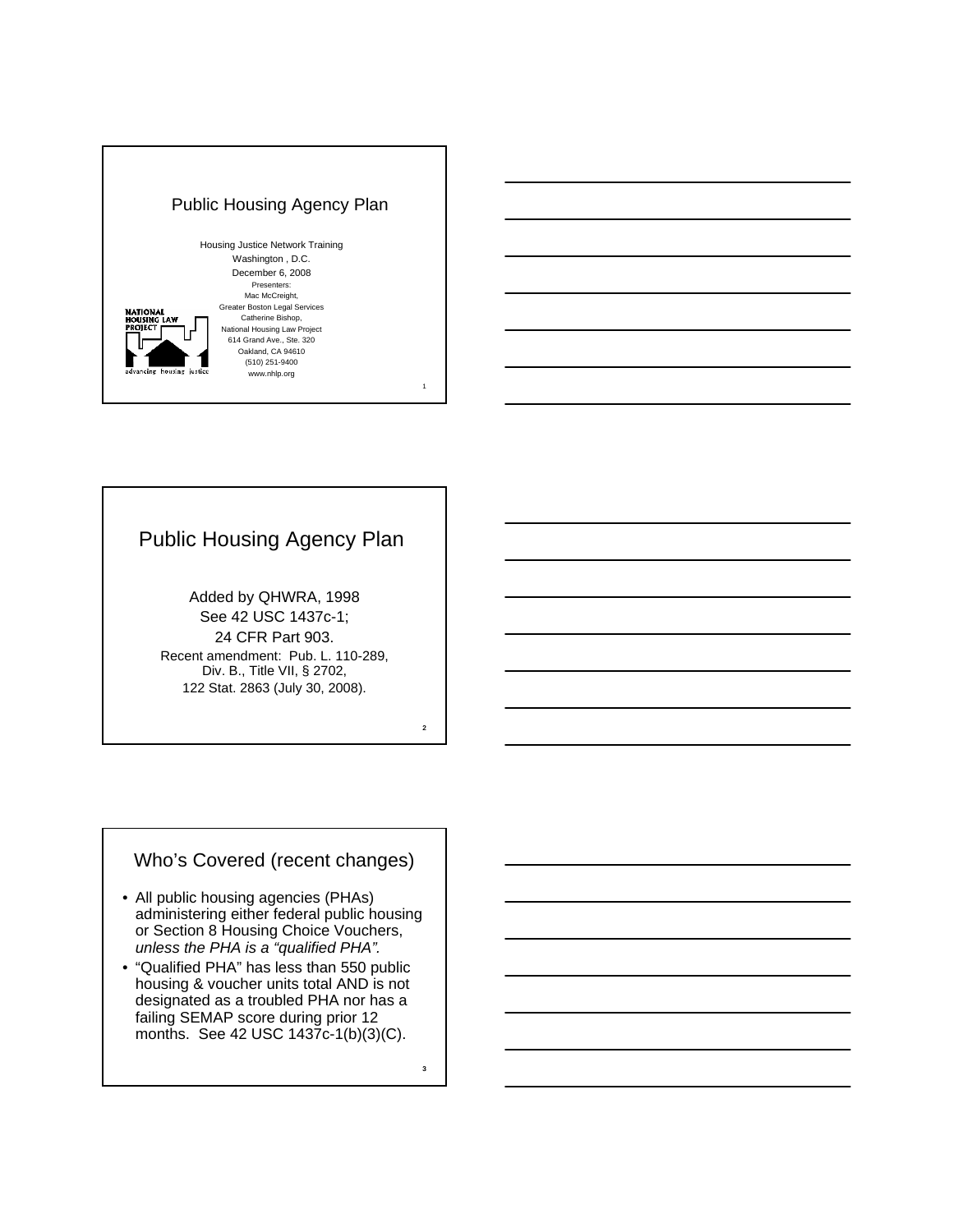#### "Qualified PHAs" Must Still Follow Certain PHA Plan Requirements

- Must provide civil rights certifications on an annual basis. See 42 USC 1437c-1(b)(3)(B).
- Must still have an annual public hearing to discuss changes to the goals, objectives and policies of the agency and to invite public comment, with information made available for 45 days for review. See 42 USC 1437c-1(f)(5).
- Must still consult with and consider recommendations of a Resident Advisory Board or Boards. See 42 USC 1437c-1(e)(4).

4

5

6

#### Revised Template and Requirements

- See PIH Notice 2008-41 (issued 11/13/08)
- Revised form, reduces substantially what must be reported to HUD.
- Incorporates the exemption for "qualified PHAs".
- Effective for PHAs with FFY of 4/1/09 and after.
- Approved Plan to be provided to all RCs &RAB.
- VAWA revisions?.
- HUD review limited to capital, demo/dispo, deconcentration, civil rights, & challenged items.

### When Are Plans Due? 42 USC 1437c-1(h); 24 CFR 903.5

- Plan must be submitted to HUD at least 75 days in advance of PHA's fiscal year. Fiscal years start 12/1, 4/1, 7/1, and 10/1.
- To view the PHA plans from your area (and to find out various PHAs' fiscal years), look at www.hud.gov/offices/pih/pha/received, and enter your HUD Field Office and the fiscal year that you want.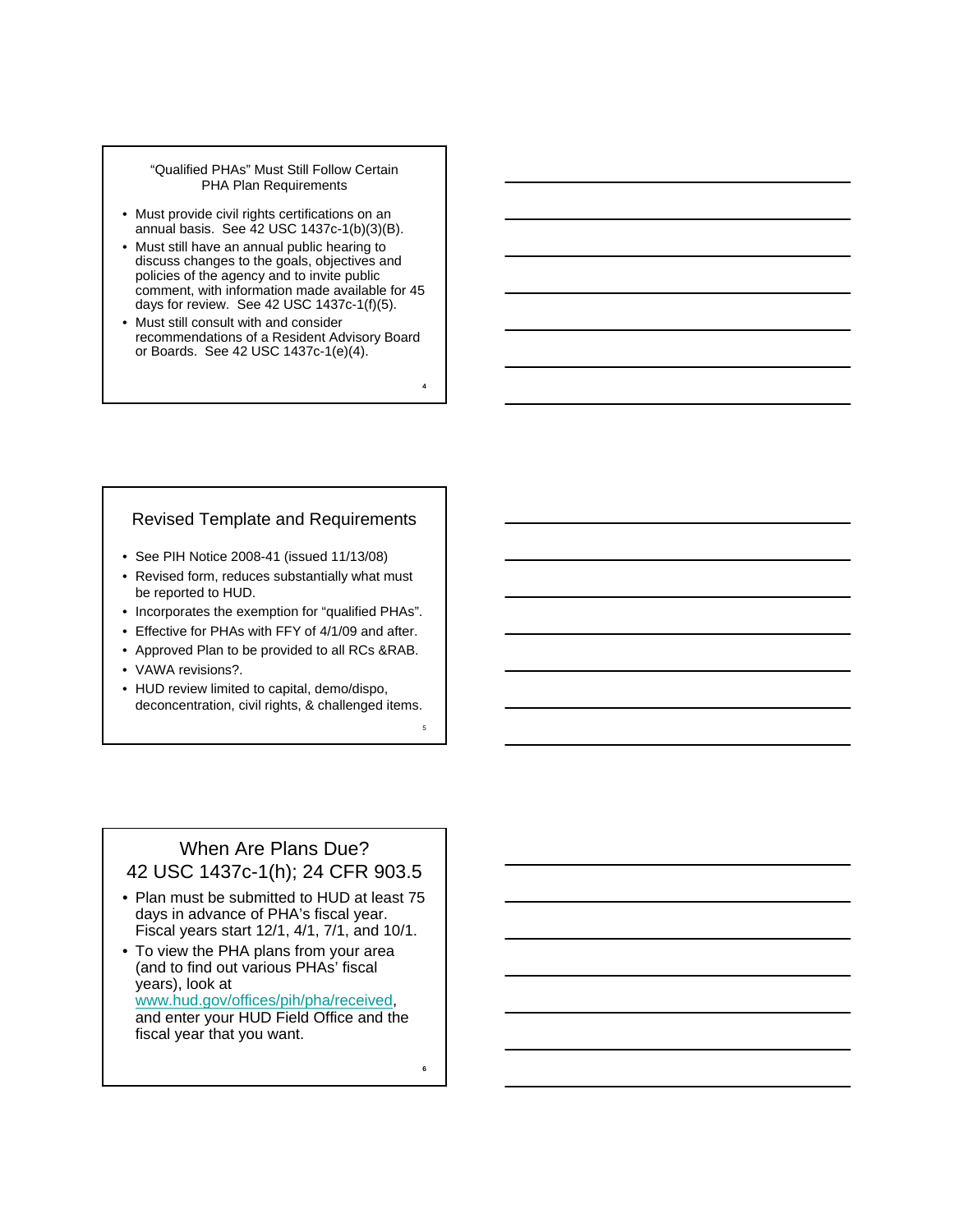#### **Streamlined Plans—42 USC 1437c-1(k); 24 CFR 903.11 and 903.12**

Who can submit a streamlined plan?

- PHAs determined by HUD to be a high performing PHA; or
- PHAs with less than 250 public housing units that haven't been designated as troubled; or
- PHAs that only administer Section 8 tenant-based assistance.

### How does the Streamlined Plan Differ?

7

8

9

- Certain information only needs to be reported in the same year that the 5- Year Plan is given, and in other years less information is required.
- Used to be that there was a different template. However, now changed by PIH Notice 2008-41. All PHAs are to use the new Form HUD-50075.

#### Five-Year Plan—42 USC 1437c-1(a)

Includes:

- Mission of the PHA to serve the needs of lowincome and very-low income families in the jurisdiction during 5 fiscal years.
- Statement of goals and objectives of the PHA that will enable it to serve the needs identified. This must include needs of child and adult victims of domestic violence, dating violence, sexual assault or stalking.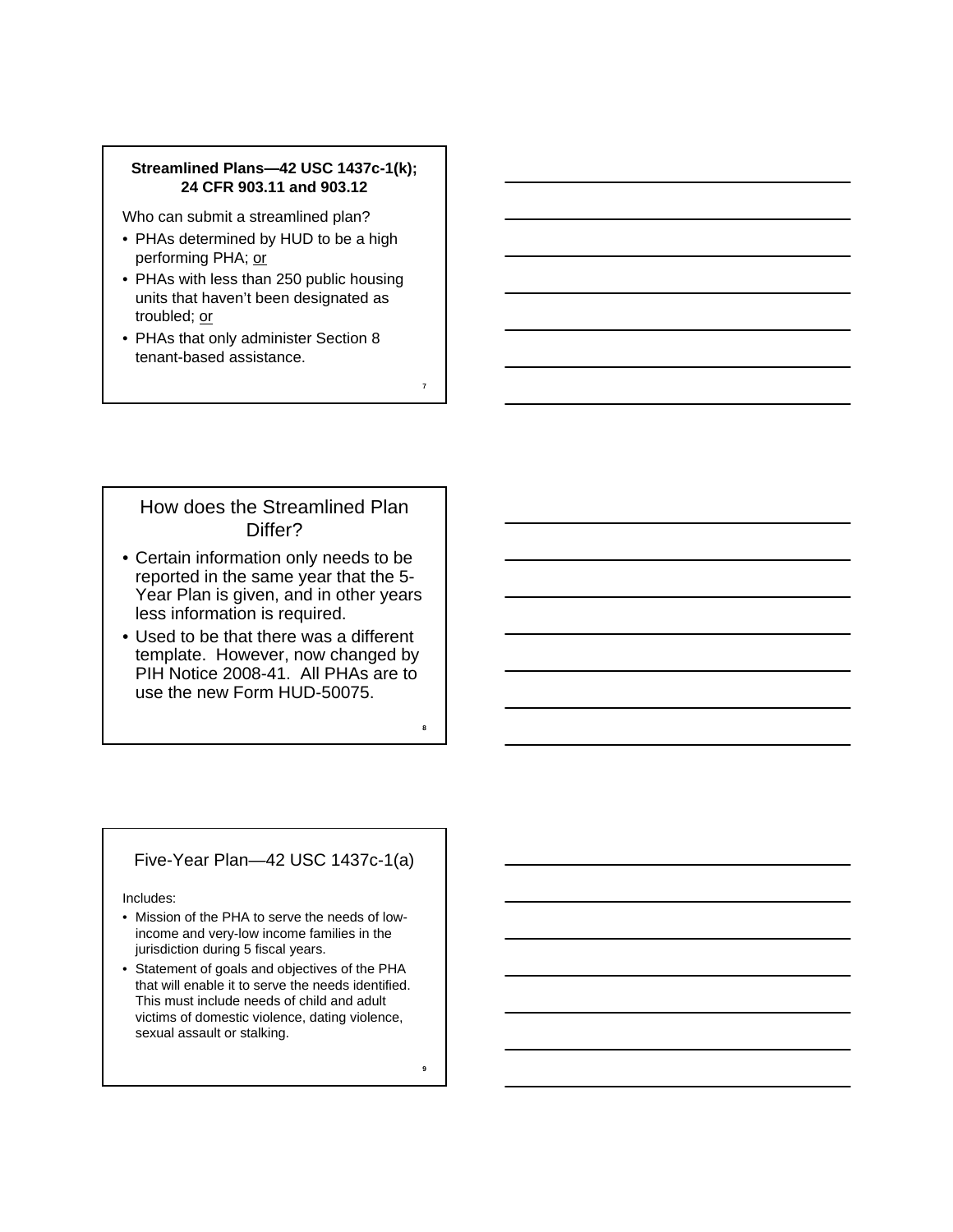### 5-Year Plan Progress Report 24 CFR 903.6(b)(2)

- In years other than when the 5-Year Plan is submitted, the PHA is to report on progress in meeting goals/objectives of the 5-year Plan.
- HUD strongly encourages quantifiable measures of success in 5-Year Plans (for example, better PHAS scores, number of families served).
- HUD's proposed streamlining regulation would eliminate this (as well as certain information required for annual plan and details to insure fair RAB representation). See 73 FR 45368 (8/5/08) and HJN comments opposing changes.

10

#### Elements of Annual Plan 42 USC 1437c-1(d); 24 CFR 903.7

- 19 required elements (addressing both public housing and Section 8 vouchers):
- Statement of Housing Needs;
- Statement of Financial Resources;
- Eligibility, Selection and Admissions Policies;
- Rent Determination Policies;
- Operation & Management;
- Grievance Procedures;
- Capital Improvements;
- Demolition & Disposition;
- Designation of Housing for Elderly and Disabled;

11

## Annual Plan Elements (cc'd)

- Conversion of Public Housing;
- Homeownership;
- Community Service & Self-Sufficiency;
- Domestic /Dating Violence, Sexual Assault or Stalking Programs;
- Safety & Crime Prevention;
- Pet Policies;
- Civil Rights Certifications;
- Annual Audit;
- Asset Management;
- Other Information (Board Composition; RAB Comments and PHA Responses; Consistency with Consolidated Plan; What's Considered a Significant Amendment)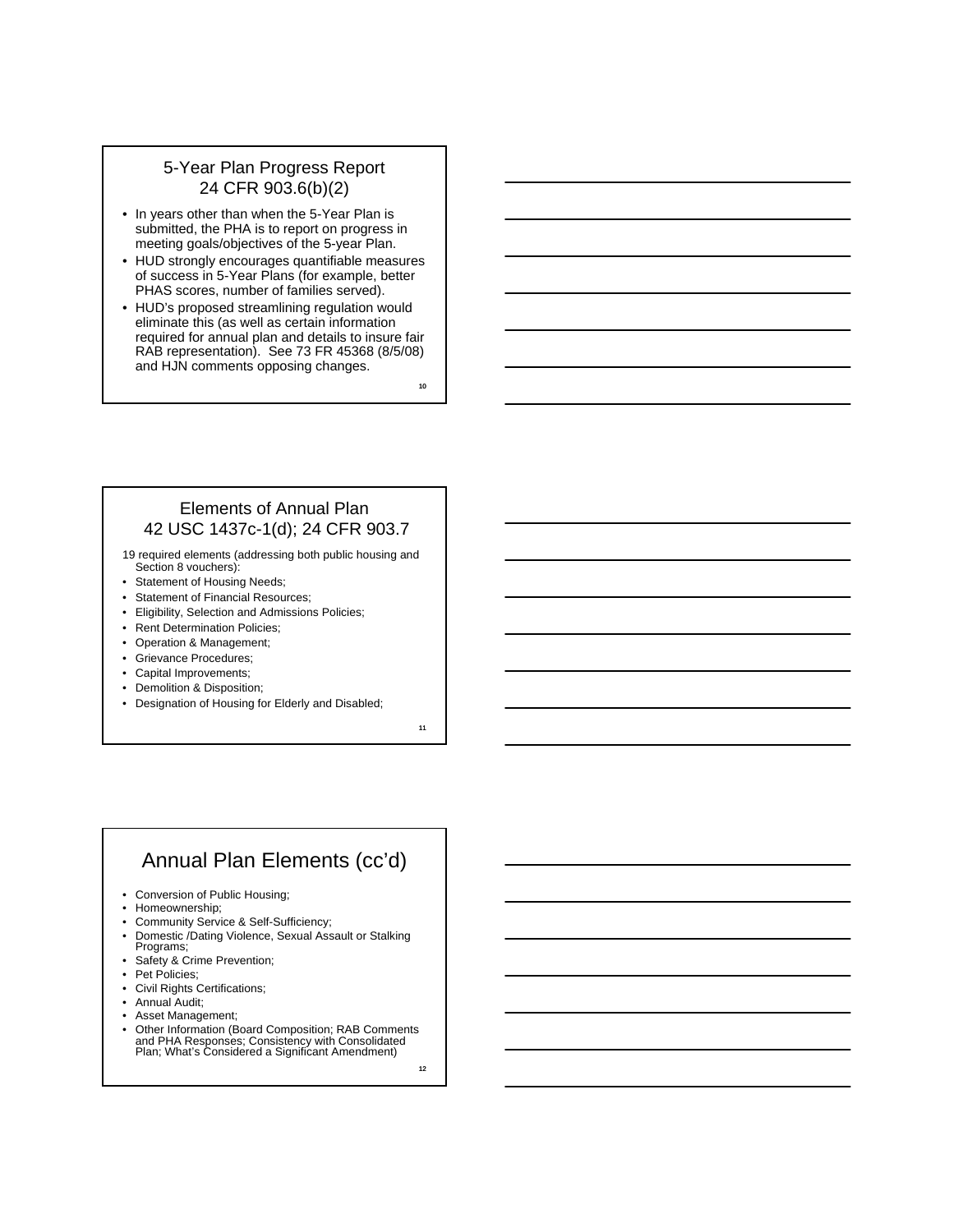### Capital Plan

- Each year, PHA submits both an Annual Statement of planned Capital Fund spending and a 5-Year Plan which is updated.
- PHAs also submit Performance and Evaluation Reports for prior 5 years' worth of spending, any updates to Physical Needs Assessments (PNAs), reports on Replacement Housing Factor (RHF) spending, and Capital Fund Financing Program (CFFP) spending (where PHAs have utilized bond financing to undertake major modernization, to be repaid from Capital Funds).

13

#### Resident Advisory Boards (RABs) 42 USC 1437c-1(e); 24 CFR. 903.13

- PHAs must establish RABs, consult with them, consider their recommendations and describe how they were addressed and submit such information to HUD
- One or more RAB can be established, and membership must adequately reflect and represent residents assisted by the PHA.
- 14 • If PHA has a jurisdiction-wide resident council, it or its representatives should be selected as the RAB, with a separate RAB established, or additional representatives appointed, to represent Section 8 participants' interests.

### Resident Advisory Boards (cc'd)

- If there is no jurisdiction-wide residents council but there are local development resident councils, PHAs should appoint them or representatives (may limit number). To extent they don't exist at one or more developments, PHA shall appoint additional members as needed to insure adequate representation.
- Where Section 8 voucher program is 20% or more of federal portfolio, PHA shall assure reasonable representation of Section 8 participants on RAB and there is a reasonable process to select representatives.
- RABs must be provided reasonable resources to access information (including internet access), communicate with residents, and to hold meetings with residents.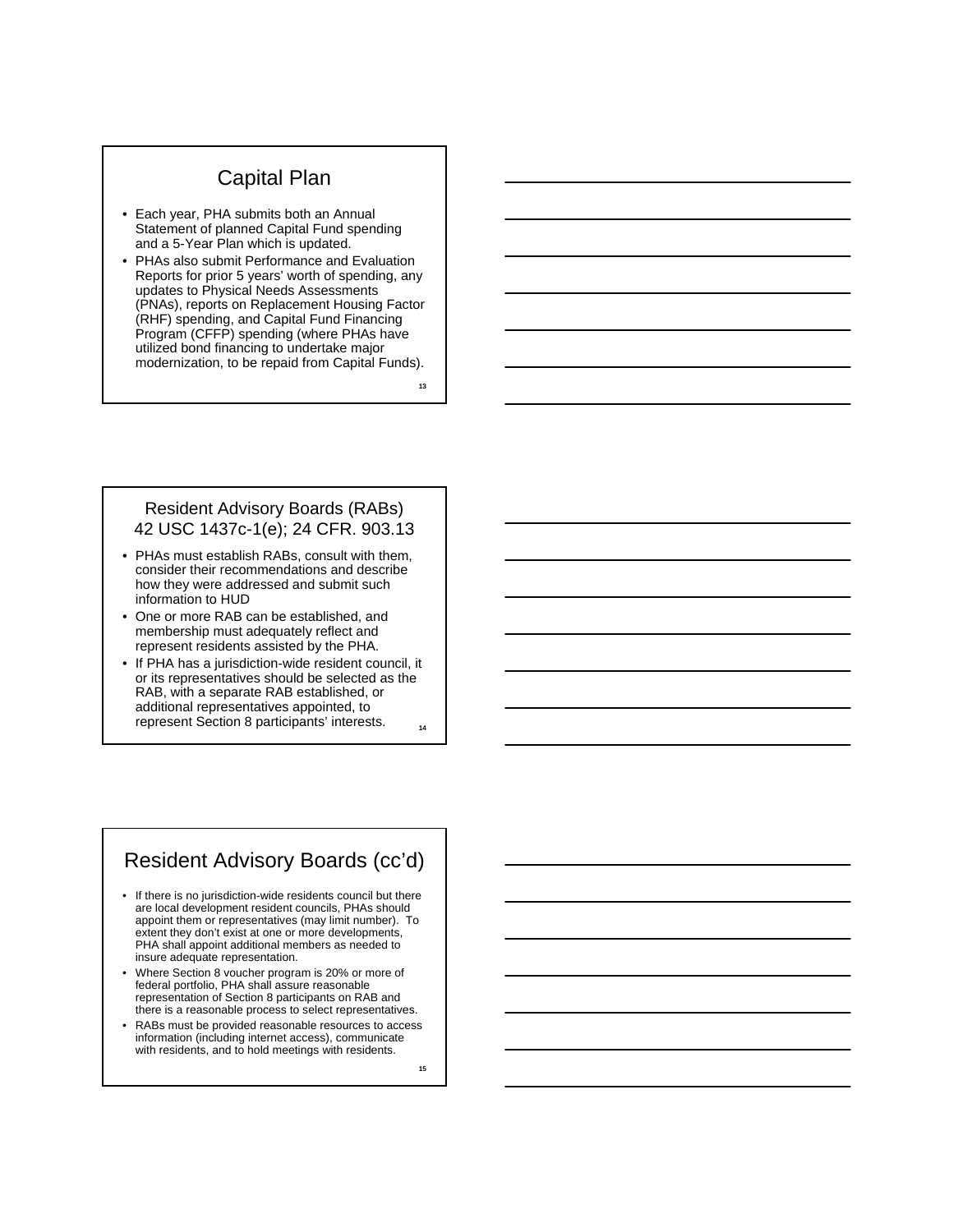### Public Process for PHA Plan 42 USC 1437c-1(f); 24 CFR 903.17

- PHA Board must hold a public hearing to discuss PHA Plan and invite public comment; location must be convenient to residents.
- Public notice must be given 45 days in advance, and draft PHA Plan and supporting information available for review.
- After the hearing, PHA shall consider comments received make any appropriate changes in consultation with the RAB.
- If PHA has not adequately consulted with RAB, HUD may require further consultation before a PHA Plan will be approved.

16

#### HUD Approval Process & Effect 42 USC 1437c-1(i); 24 CFR 903.23

HUD is to review the Plan to see if it:

- $\triangleright$  Sets forth the information required by the statute;
- $\triangleright$  Is consistent with information and data available to HUD, including the Consolidated Plan;

 $\triangleright$  Is not prohibited by or inconsistent with other law.

However, see PIH 2008-41 about what HUD really does. HUD response is to be provided in the 75-day period, and

should set forth why a plan wasn't approved. If there is no notice of HUD disapproval, it is deemed approved. Approval does not affect any challenges that may be available through the Administrative Procedures Act or

through 42 USC 1983.

17

#### Revision/Amendment to PHA Plan 42 USC 1437c-1(g); 24 CFR 903.21

- PHA may amend any policy, rule, regulation, plan, but if it is a significant amendment or modification, normal public and RAB process is required.
- PHA is free to adopt own definition, in PHA Plan, as to what is a significant amendment or modification. HUD suggested, in the interim, changes in rent or admissions policies, demolition/disposition, designation, homeownership, or conversion activities. See PIH Notice 99-51.
- When HUD rejects a PHA Plan, it will usually say if it is for technical or substantive deficiencies. Substantive deficiencies require RAB and public process before resubmission. See PHA Plan Desk Guide.